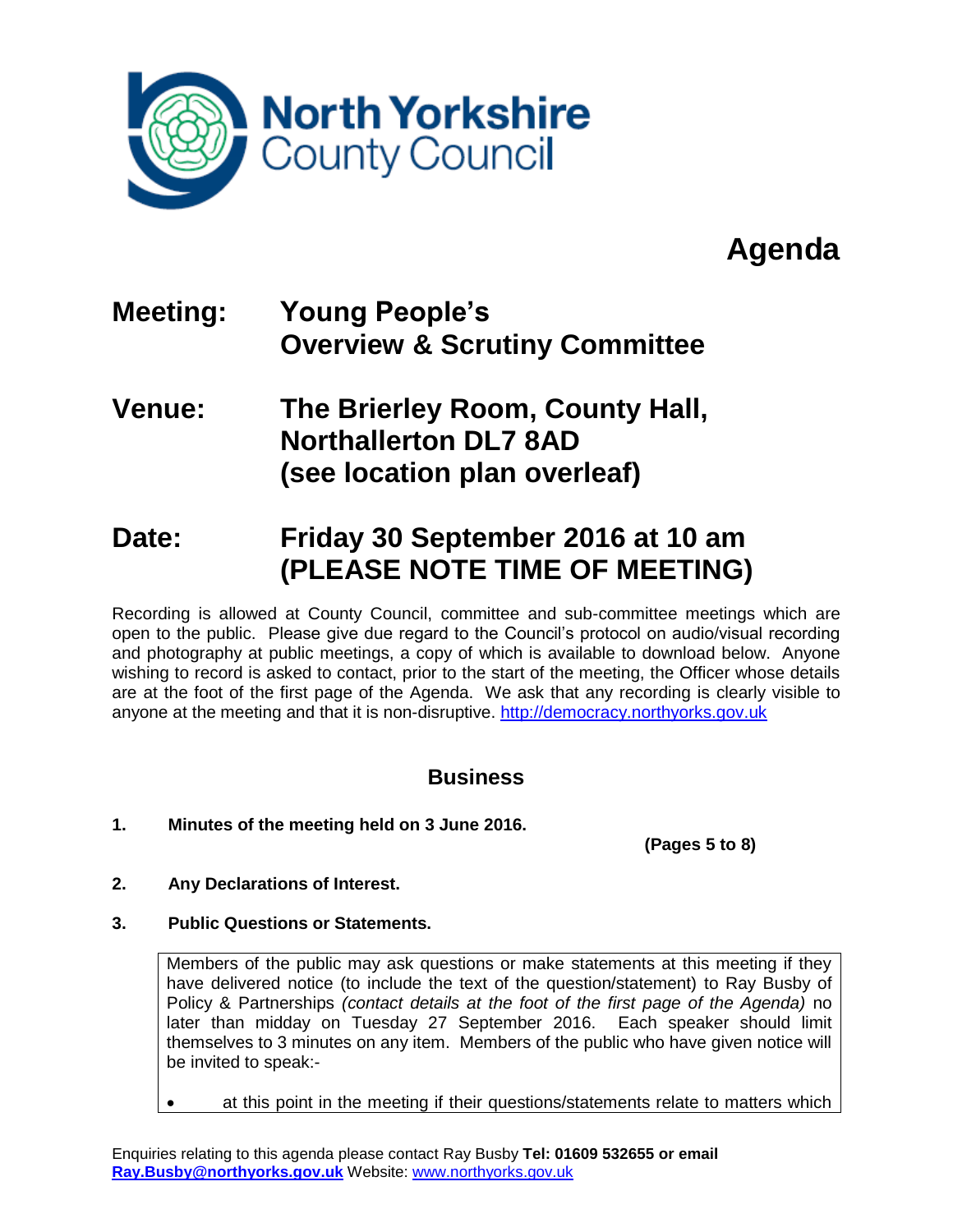are not otherwise on the Agenda (subject to an overall time limit of 30 minutes);

 when the relevant Agenda item is being considered if they wish to speak on a matter which is on the Agenda for this meeting.

If you are exercising your right to speak at this meeting, but do not wish to be recorded, please inform the Chairman who will instruct those taking a recording to cease while you speak.

- *timings* **4. Careers Education, Information Advice & Guidance** - Report of the Scrutiny Team Leader *10.00nam*
	- **(Pages 9 to 11)**
- **5. Programme for the meeting. (Page 12)** *10:10am* **6. Work Programme** – Report of the Scrutiny Team Leader. *12:15/30PM*
	- **(Pages 13 to 21)**
- **7. Other business which the Chairman agrees should be considered as a matter of urgency because of special circumstances.**
- Barry Khan Assistant Chief Executive (Legal and Democratic Services)

County Hall **Northallerton** 

### **NOTES:**

#### (a) **Emergency Procedures for Meetings in the Brierley Building at County Hall**

#### **Fire**

The fire evacuation alarm is a continuous Klaxon. On hearing this you should leave the building by the nearest safe fire exit. Once outside the building please proceed to the fire assembly point in front of the main entrance to the Brierley Building.

Persons should not re-enter the building until authorised to do so by the Fire and Rescue Service or the Emergency Co-ordinator.

An intermittent alarm indicates an emergency in nearby building. It is not necessary to evacuate the building but you should be ready for instructions from the Fire Warden.

#### **Accident or Illness**

First Aid treatment can be obtained by telephoning Extension 7575.

*Suggested*